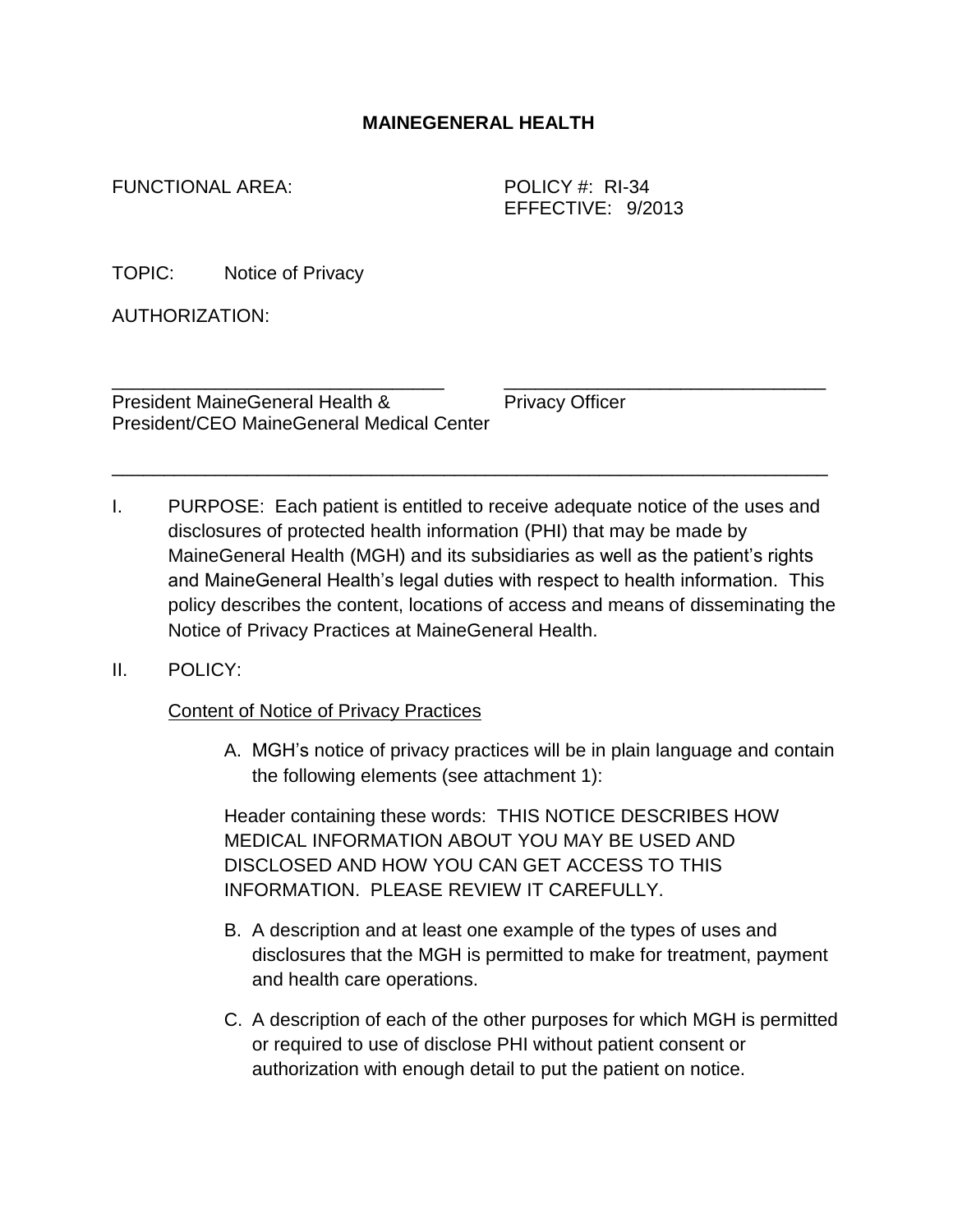- D. If a use or disclosure for any purpose is prohibited or materially limited by other applicable law, including a description of the more stringent law.
- E. A description of the types of uses and disclosures that require an authorization and a statement that other uses and disclosures not described in the notice will be made only with the individual's written authorization and that the individual may revoke the authorization. The limitation on the patient's right to revoke the authorization, and how an individual can revoke the authorization is described.
- F. A statement that MGH may contact individuals to raise funds and that the individual has the right to opt-out of receiving such communications.
- G. Statement of the patient's individual rights with respect to PHI and a brief description of how the patient may exercise them. These rights include the right to request restrictions on certain uses and disclosures, and a statement that MGH is not required to agree to a requested restriction; the right to receive confidential communications of PHI; the right to inspect and copy PHI; the right to amend PHI; the right to receive an accounting of disclosures of PHI; the right to receive a paper copy of the notice upon request, even after agreeing to electronic notice.
- H. Statement that MGH is required by law to maintain the privacy of PHI and provide individuals with notice of its legal duties and privacy practices with respect to PHI and to notify affected individuals following a breach of unsecured protected health information.
- I. Statement that MGH is required to abide by the terms of the notice currently in effect, but that it reserves the right to change its privacy practices. The statement must describe how MGH will provide individuals with a revised notice.
- J. Statement that patients may complain to MGH and to the Secretary of DHHS if they believe their privacy rights have been violated, along with a brief description of how to file a complaint.
- K. A non-retaliation statement.
- L. Name, or title and telephone number of a person or office to contact for further information.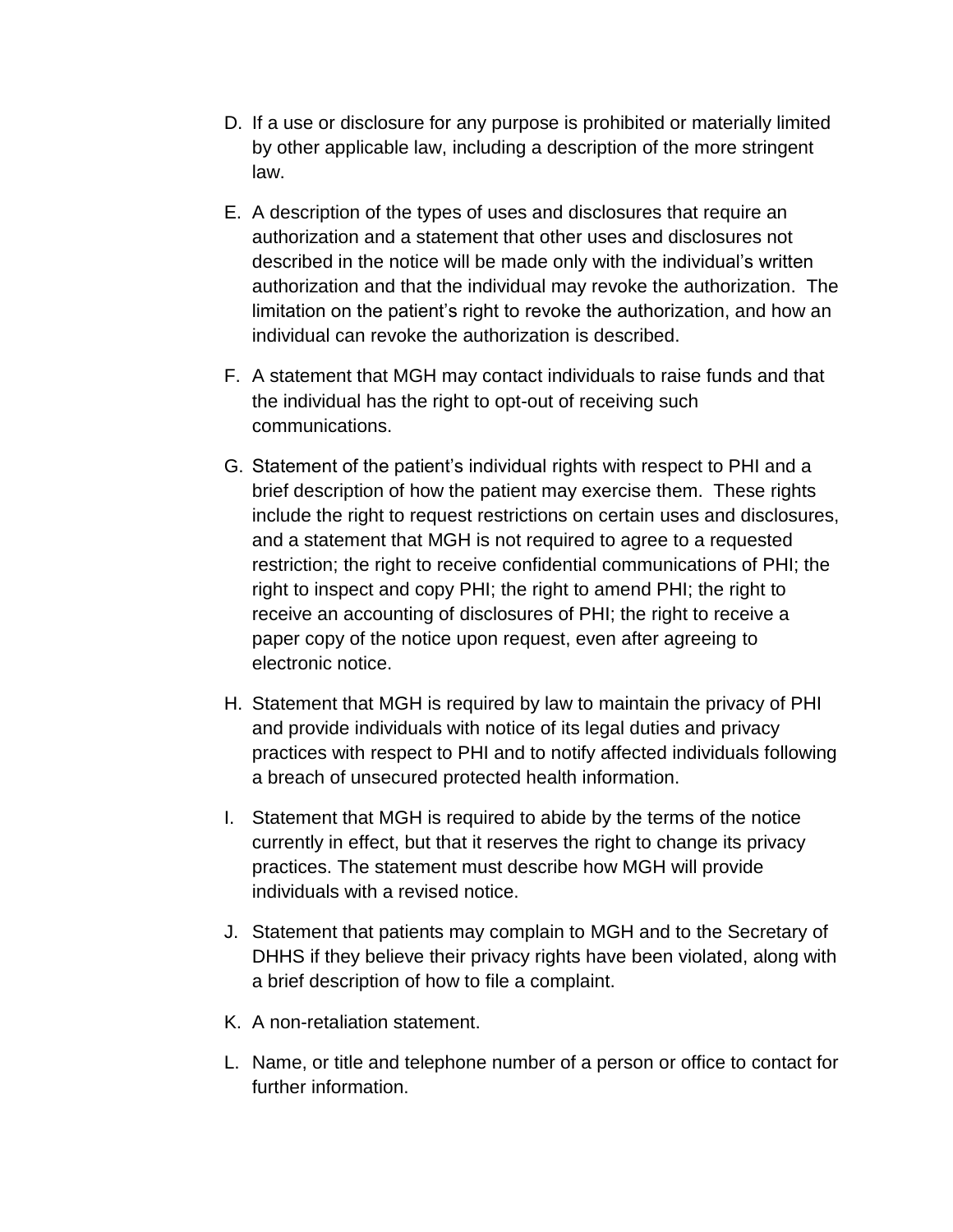- M. Effective date of the notice (which may not be earlier than the publication date).
- N. If the Hospital elects to limit uses or disclosure beyond the HIPAA requirements, a description of those more limited uses and disclosures.
- III. RESPONSIBILITIES:

The MGH Privacy Officer has the overall responsibility for ensuring and enforcing compliance with the HIPAA Privacy Standards described in the Notice of Privacy including maintaining, revising and distributing the Notice of Privacy Practices.

- IV. PROCEDURES:
	- 1. Means of Disseminating Notice of Privacy Practices
		- A. The Hospital will provide the Notice of Privacy Practices to patients and others in the following ways:
			- (1) upon any person's request;
			- (2) at registration or check-in;
			- (3) by having hard copies of the Notice available at the information desk in the lobby, the front desk of the emergency department, outpatient areas, nursing stations, etc., and;
			- (4) by posting the Notice in clear and prominent locations where it is reasonable to expect individuals seeking service from MGH to be able to read the notice.
		- B. The Notice of Privacy will be made available and prominently posted on the MGH web-site. The Notice may be provided via email if agreed upon by the individual. If email transmission fails, a paper copy must be provided to the individual.
		- C. The effective date of the Notice of Privacy Practices, including any revised Notice of Privacy Practices, will not be before the publication date of the printed Notice.
		- D. Except where required by law, a material change in the Notice of Privacy Practices will not be implemented before the effective date of the Notice.
	- 2. Obtaining Patient Acknowledgement of Receipt of Notice of Privacy Practices